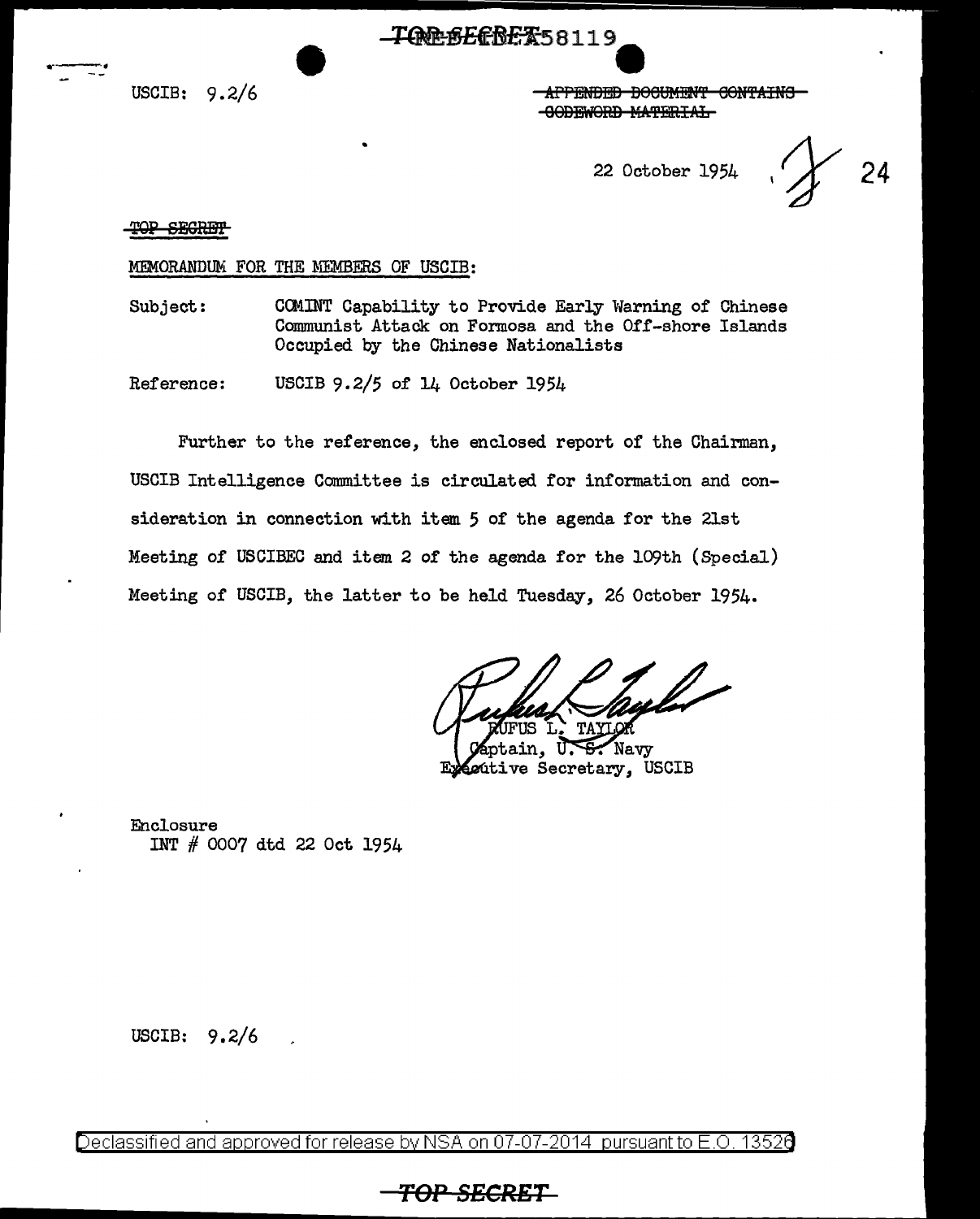

INT # 0007

22 October 1954

TOP SECRET FROTH -U.S. EYES ONLY

#### MEMORANDUM FOR THE EXECUTIVE SECRETARY. USCIB

Subject: COMINT Capability to Provide Early Warning of Chinese Communist Attack on Formosa and the Offshore Islands Occupied by the Chinese Nationalists

Reference: USCIB 9.2/5 dated 14 October 1954

1. The Intelligence Committee met in special session to prepare findings and make specific recommendations as requested by the reference. The enclosure contains a report on the factors involved and recommendations for action, and is submitted in light of the critical situation that continues to develop as a result of the Chinese Communist threat to Formosa and the off-shore islands occupied by the Chinese Nationalists.

2. The NSA representative outlined the extent and status of the current COMINT collection and production effort on the Chinese Communist problem. It was concluded that NSA is exploiting current Chinese Communist communications to the maximum extent feasible within existing resources, other requirements and technical limitations. The NSA representative then provided the following estimate or current COMINT capabilities and limitations:

**TOP SECRET FROTH** 

// EO 3.3(h)(2) PL 86-36/50 USC 3605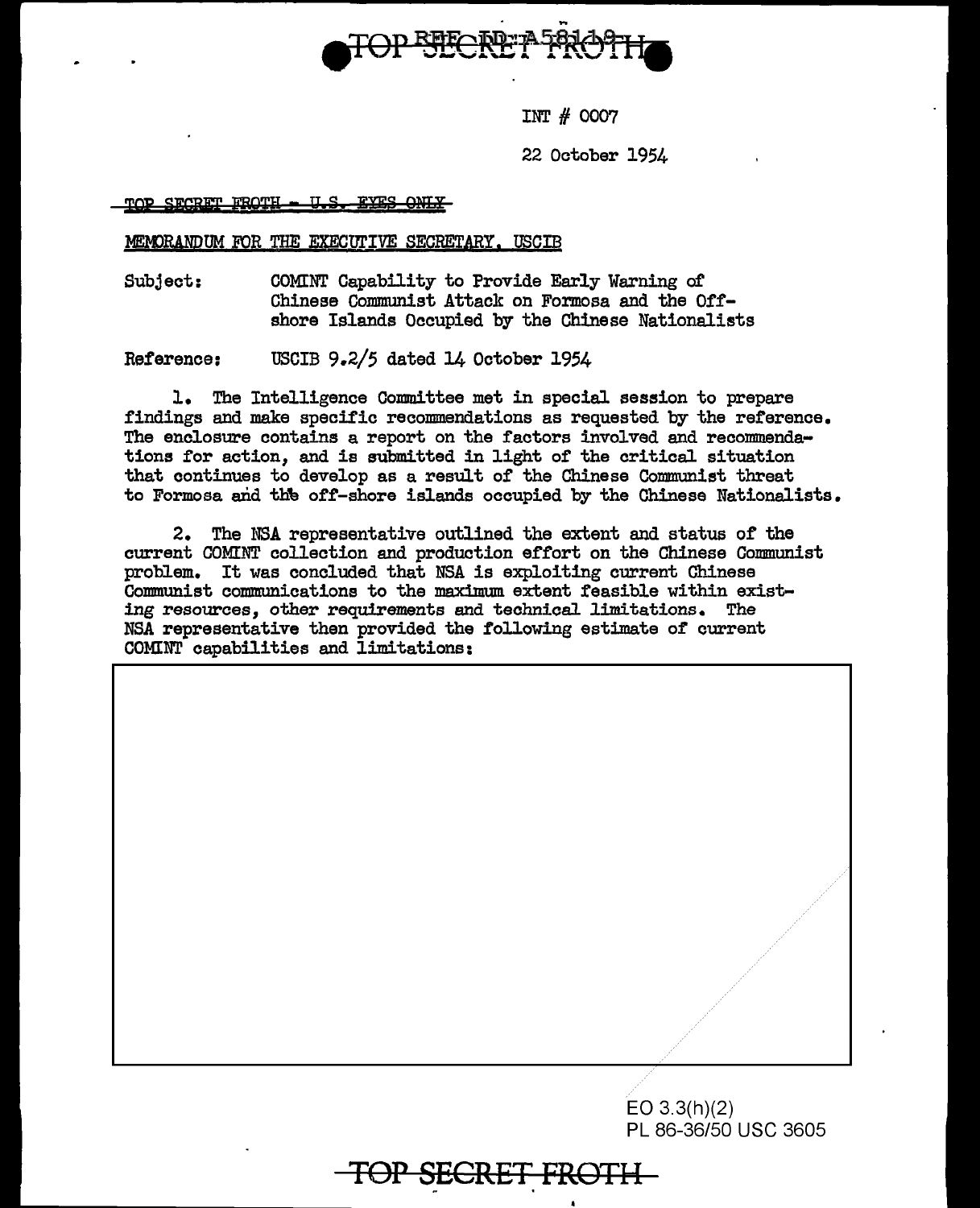

TOP SECRET FROTH

 $\bullet$ 

H.C. Sin

H. C. SIMMONS It. Colonel, USAF<br>Chairman, INTCOM

> $EO 3.3(h)(2)$ PL 86-36/50 USC 3605

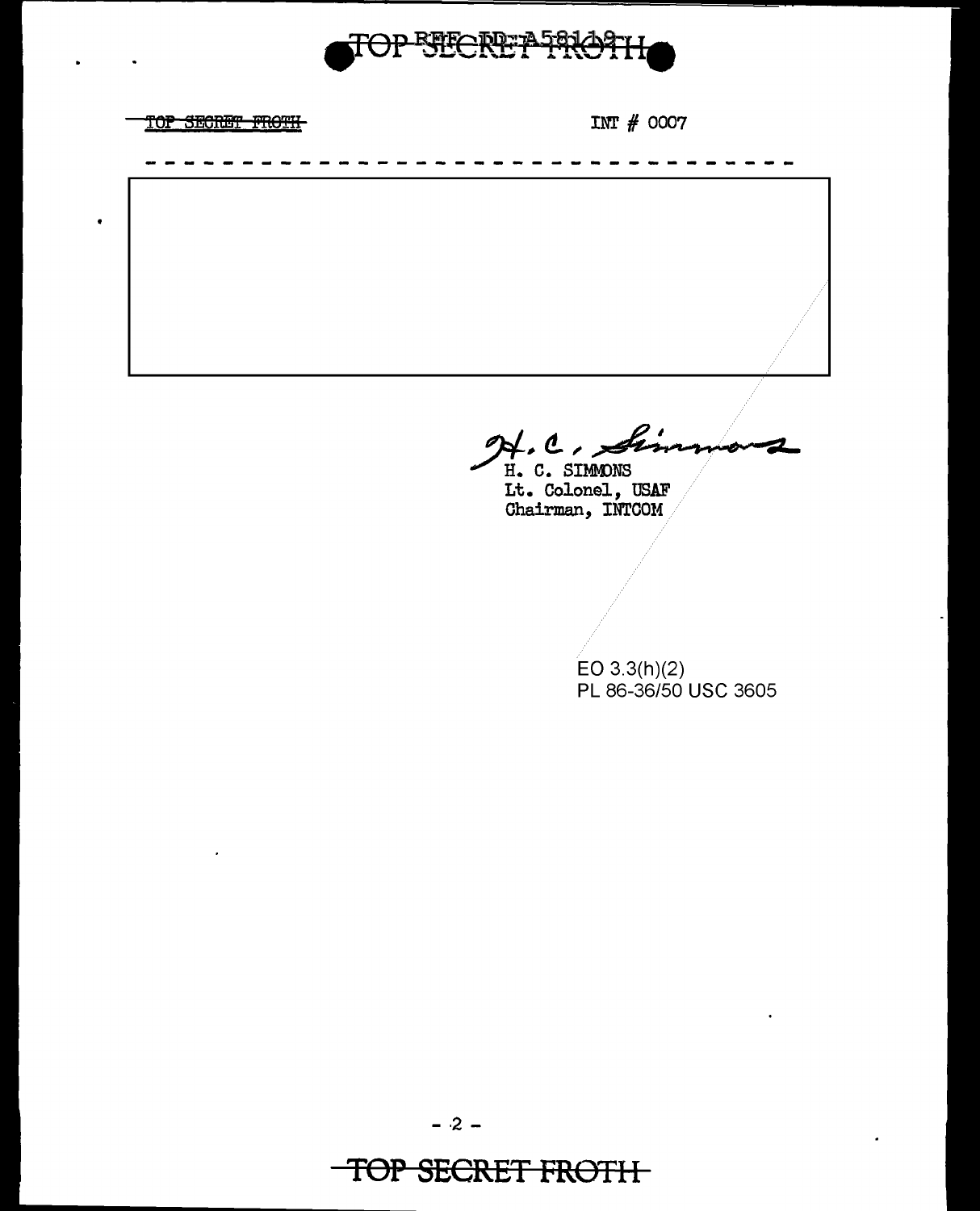

A. Should we attempt a site survey of the off-shore islands themselves. with a view to establishment of  $U.S.$ 

intercept position or positions to handle low level traffic and D/F operations?

**B.** Should we attempt further site surveys of Formosa and the EO 3.3(h)(2) Pescadores, recognizing that a site survey has already been PL 86-36/50 USC 3605 undertaken for Formosa? Would it be desirable to undertake a new survey in light of changed conditions?

Recommend: That no further site surveys of Formosa or of the Pescadores be undertaken at this time.

o. Is there a possibility of establishing intercept facilities on special Navy vessels? Recognize need for special protection of such a vessel or vessels which probably could not make up a part or the fleet. Presumably this would require special protective measures. Has the Navy now got the necessary facilities to undertake such a plan?

Enclosure with INT #0007

TOP **SECRET FROTH** 

;..\_.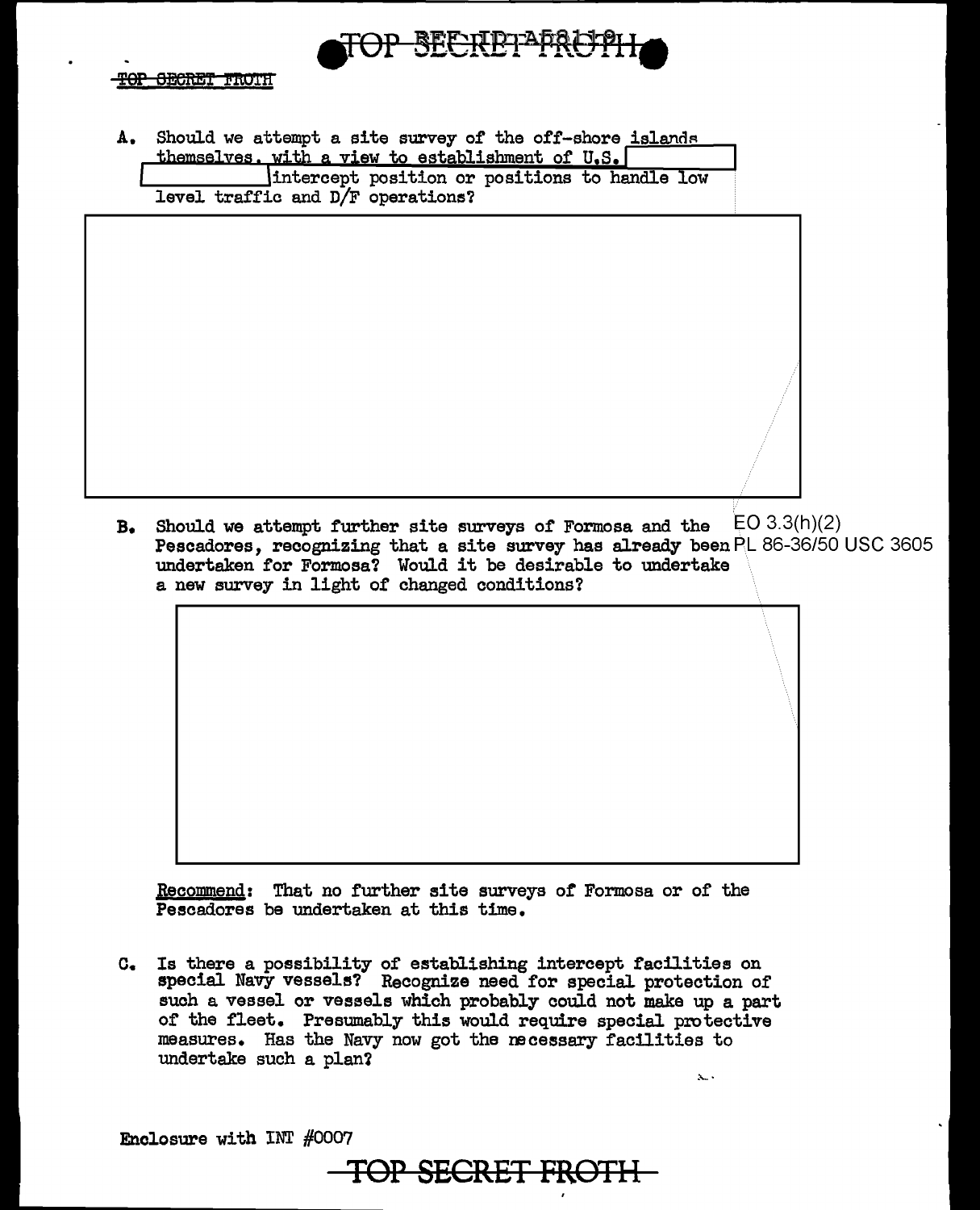

1. A U.S. intercept activity in close proximity to the China coast would be valuable in the production of useful COMINT provided that its intercept potential were substantial (15 to  $20$  positions), its missions could be easily assigned and modi-.fied, and it were capable of certain early processing and analytic tasks. In the event a substantial close-in intercept effort is not feasible, it is believed a continuing search effort on a small scale (2 to 5 positions) might be valuable in developing both low level exploitable traffic and other valuable Chinese Communist transmissions.

2. The Navy Member submitted the following statement with respect to the above question:

"Without comsideration to the operational feasibility or National policy, the following is presented:

"1. It is possible to establish intercept facilities on special Navy vessels.

"2. It would appear neceesary for any U.S. vessel operating in the close proximity of the Chinese Communist coast to have sufficient protective measures afforded such a unit.

<sup>11</sup>3. The Navy does not now have a special type vessel to undertake such a plan for close proximity Chinese Communist intercept."

Recommend: That the forthcoming Navy report on the operational feasibility of establishing intercept facilities on a special Naval vessel and placing such a vessel in close proximity to the East China coast be expeditiously provided to USCIBEC for early consideration.

D.

EO 3.3(h)(2)  $-2$   $-$  PL 86-36/50 USC 3605

.· .· .· .· .· .· .·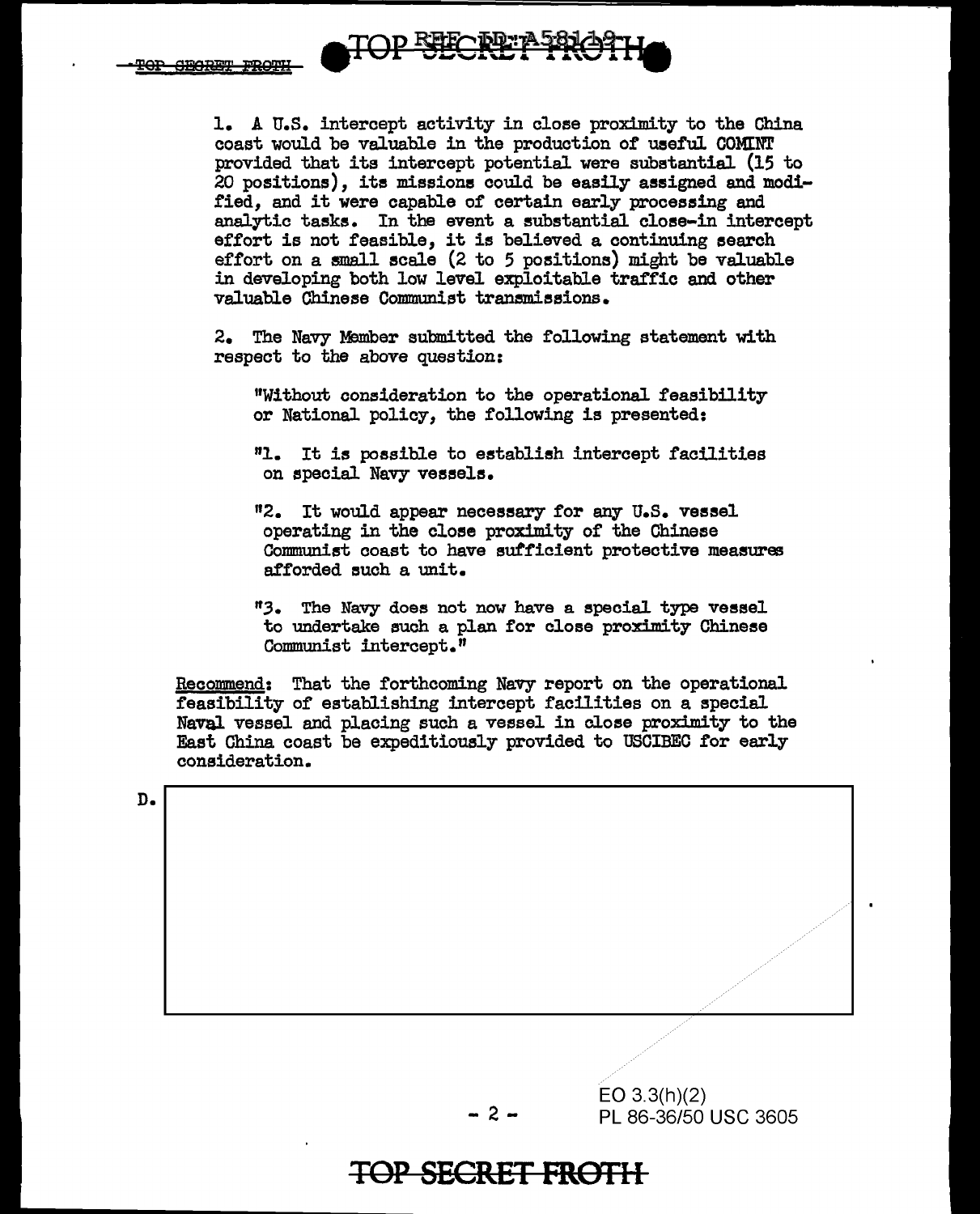

TOP SECRET FROTH



**E.** Should NSA explore the possibility of making an all out "crash" effort on Chinese Communist traffic with material and personnel now available? Has NSA now got on its staff experts with experience on the Chinese problem, who might be transferred to this problem from other tasks? Would the community suffer from such an effort?

> Beginning with the Korean action, Chinese Conmunist communications have been accorded high priority by NSA for personnel and facilities in accordance with the objectives of the Master Requirements List. Chinese communications are handled in NSA as "The Number Two Problem", exceeded in importance only by the attack on Soviet communications. Special procedures have been laid on for expeditious forwarding and handling of exploitable material, and wherever possible, production of such information is accomplished in the field close to the source of intercept. While virtua,lly any COMINT "problem" can make use of additional people and intercept, there are in general no promising avenues or attack on Chinese Communist communications that are not being given the attention which is commensurate with the high priority attached to this problem. If special circumstances did require a further diversion of experienced analysts to this effort, the general effect would be to decrease sharply information I I

> > EO 3.3(h)(2) PL 86-36/50 USC 3605

..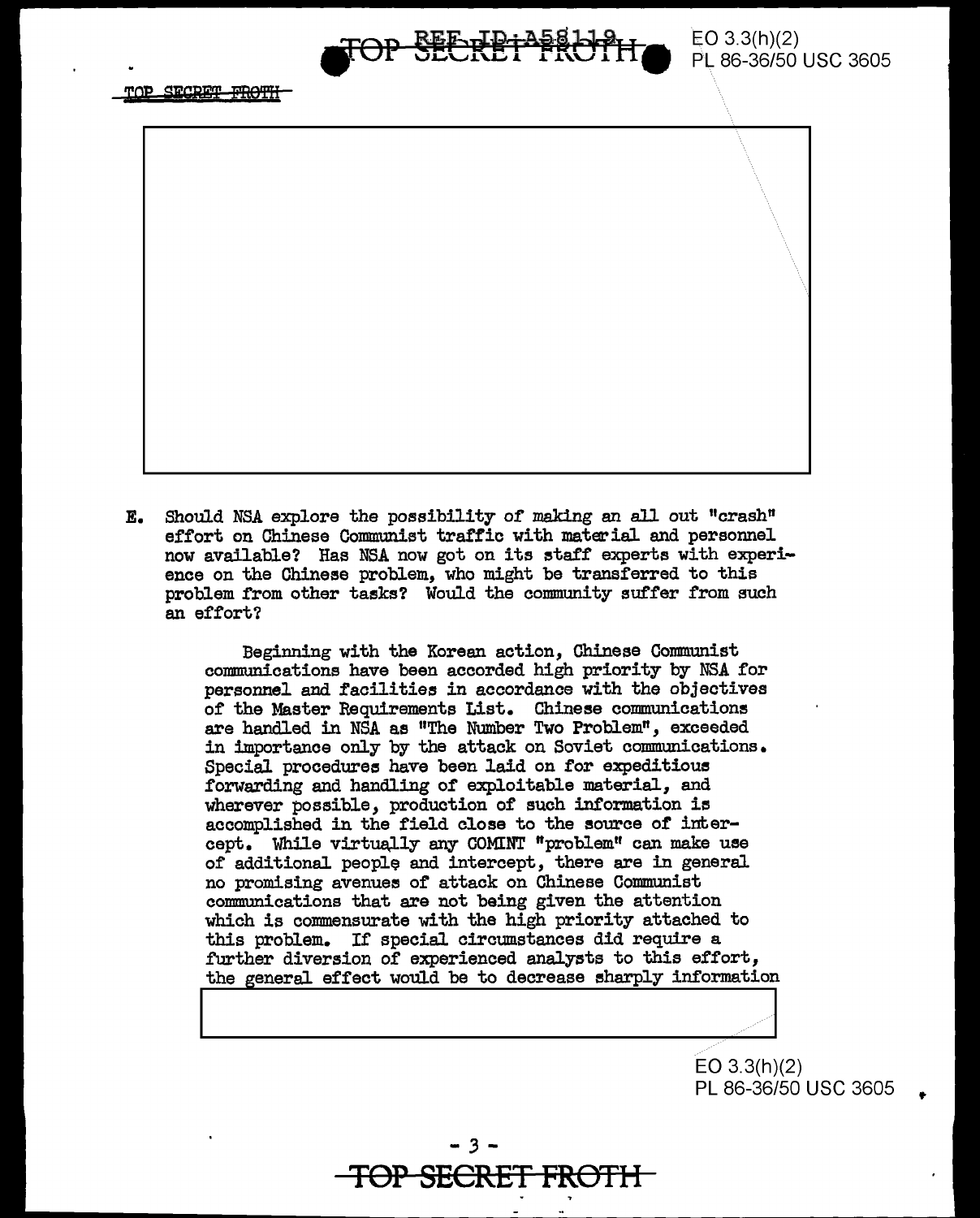



cation5.

Recommend: That unless. priorities are modified or technical advances reveal additional areas of potentially fruitful exploitation, NSA continue its effort on Chinese Communist communications substantially along the present lines.

#### F. Increased pressure for U.S. base on Formosa.

1. In order to expand the COMINT attack on those Chinese Communist communications which bear directly on early warning of an attack on Formosa or the off-shore islands, and in order to provide continuing COMINT information on an important segment of Chinese Communist communications, the immediate establishment of U.S. intercept sites on Formosa is of great importance. In this regard it is noted that COMINT units are now available in the Far East which could be deployed to Formosa within a relatively short period after base rights are obtained.

2. The Air Force requirements for intercept facilities on Formosa were sent to Ambassador Rankin in May 1954. Action on these bases was held up pending resolution of the U.S. position on jurisdiction over these forces. The Army requirements were forwarded to Ambassador Rankin by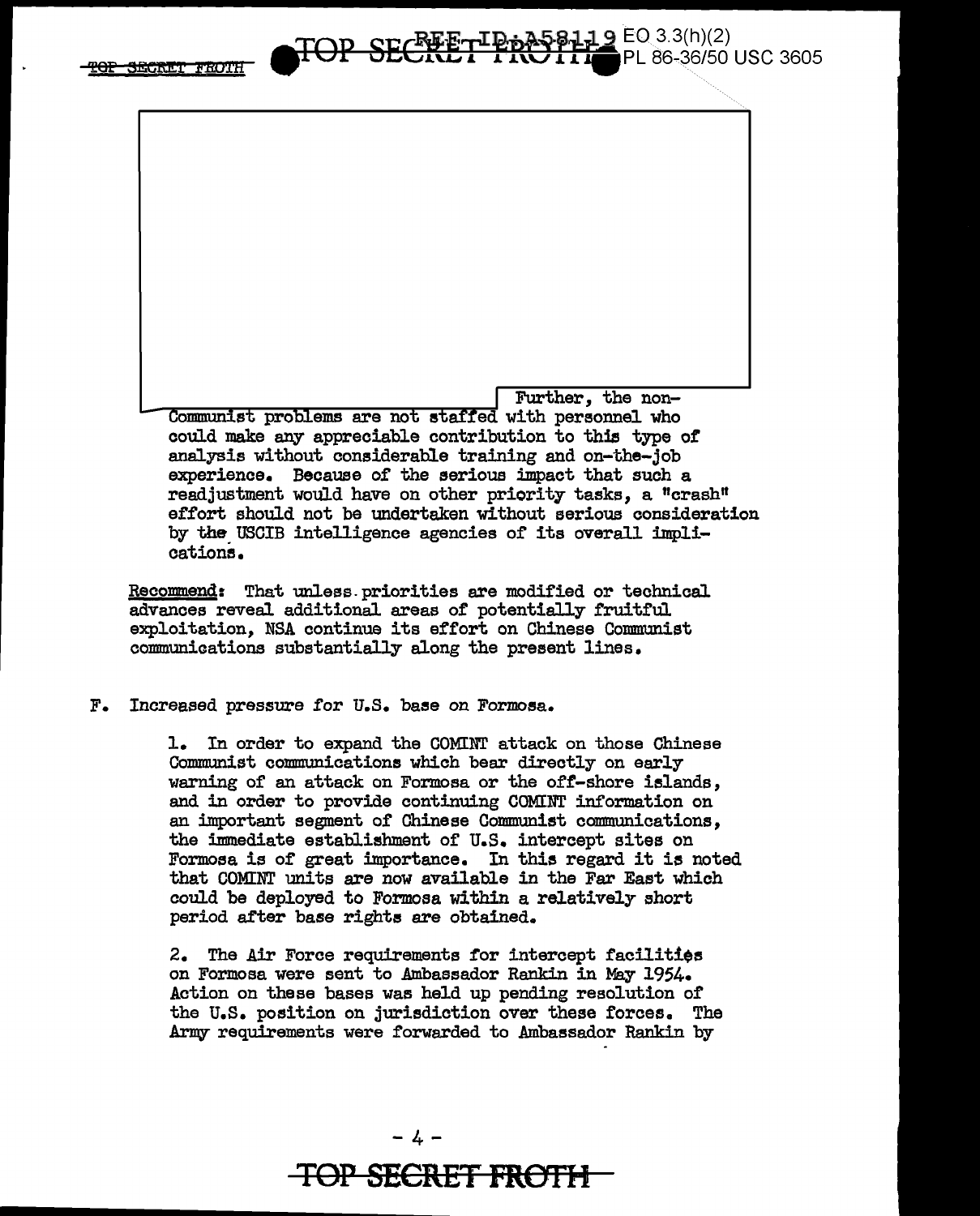![](_page_7_Picture_0.jpeg)

letter dated 17 September 1954. At the same time he was instructed to proceed with the negotiations and to attempt, at the beginning, to obtain permission for mobile operations by *50* to 60 Air Force personnel. On 19 October the Ambassador informed the Department that the draft note containing the proposed agreement covering these facilities had been discussed with the Chinese Foreign Ministry. The Chinese wished to change certain parts of the proposed note. Among the points raised by the Chinese was the desire to cover the jurisdiction matter merely by reference to the MAAG Agreement, a treatment previously considered undesirable here. The Chinese indicated that they thought they should receive some of the information produced by these facilities

The Ambassador did not mention the Chinese reaction to the initiation of mobile operations by the Air Force group and is being queried on this point.  $E = 0.3.3$  $EO 3.3(h)(2)$ 

PL 86-36/50 USC 3605

*3.* As its next step the Department or State intends to discuss the bases with Chinese Foreign Minister Yeh who is visiting Washington from 20 to 27 October. The Department intends to ask Yeh to see it' these negotiations can be expedited, particularly with respect to obtaining permission for the mobile operations, provided, however, that there is no indication that such an approach to the Foreign Minister will risk greater delay in the whole negotiation. Additional pressure will be applied to the extent and in the manner indicated by the talks with Yeh.

Recommend: That, in view of the importance of establishing immediately intercept facilities on Formosa, high priority be given to increasing the pressure on the Chinese Nationalists as may be necessary to obtain their agreement to granting intercept base rights.

G. Should we undertake further development, of present Okinawa or Philippine bases? It is understood that the site survey in Formosa two years ago indicated that certain promising Chinese Communist low level material was available in Formosa. Might this also be available from the Philippines or from Okinawa? Has NSA explored possibility of expanding these bases to cover all possible Chinese Communist low level material which might be available there?

> The COMINT potential of the Philippines and Okinawa as intercept bases is already considerably developed. In the Philippines, there are an Army COMINT unit, an Air Force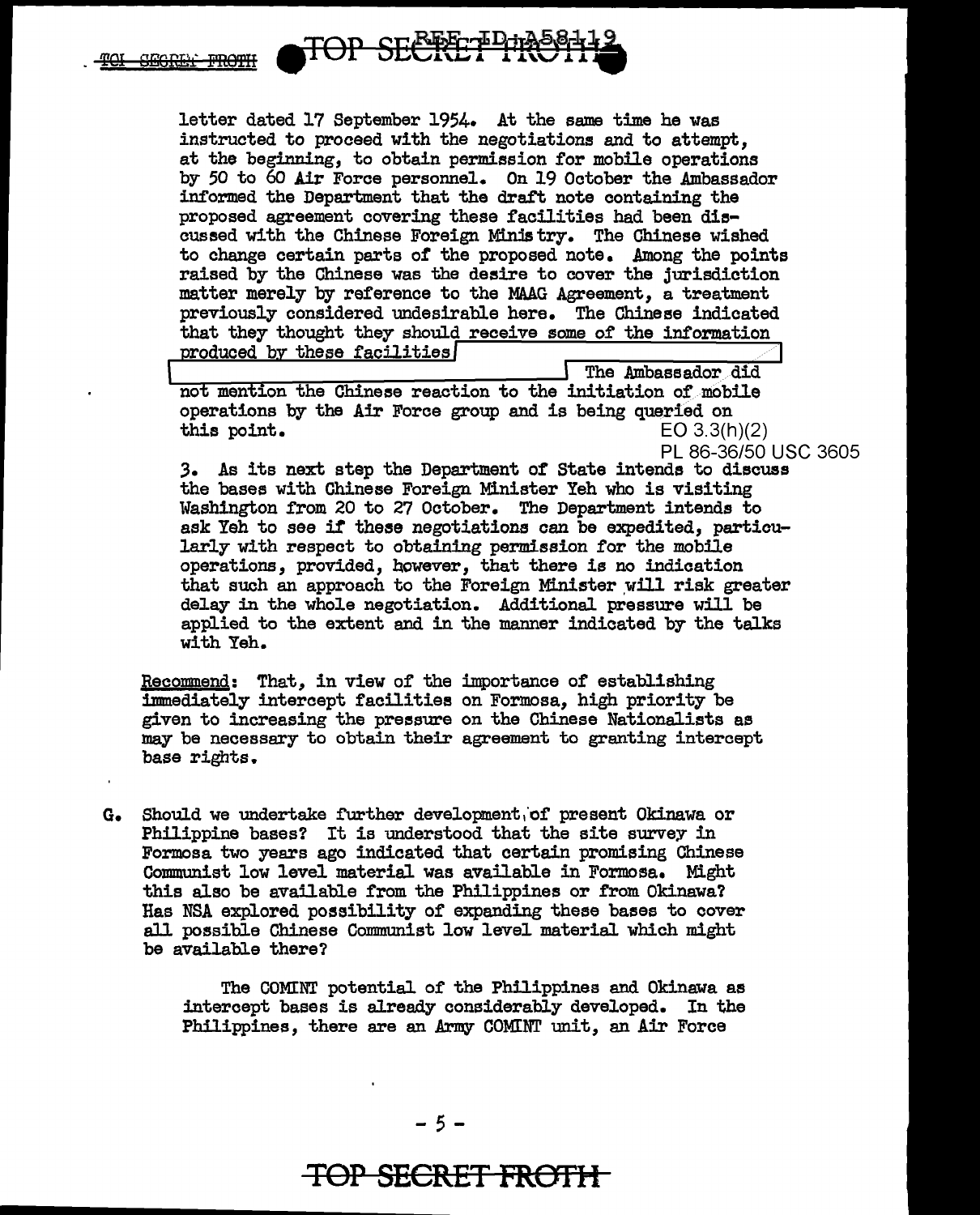![](_page_8_Picture_0.jpeg)

unit which is undergoing expansion, and a recently installed Navy unit. The existing programs call for almost doubling the intercept potential of that area. On Okinawa there is an Army COMINT unit which performs the significant first analysis of East China military communications, and NSA technicians are en route to insure continued production of useful information. The intercept of low and medium level communications (including voice) has been attempted from both Okinawa and the Philippines with little success because of the distances involved. If necessary, any further increases in the COMINT potential of either location can be quickly accomplished by transfer of an available Army-Communications Reconnaissance Company in Japan.

Recommend: That, in view of the technical limitations, the development of Okinawa and the Philippines beyond that now planned not be undertaken.

H.

EO 3.3(h)(2) PL 86-36/50 USC 3605

 $-$ **TOP SEGRET**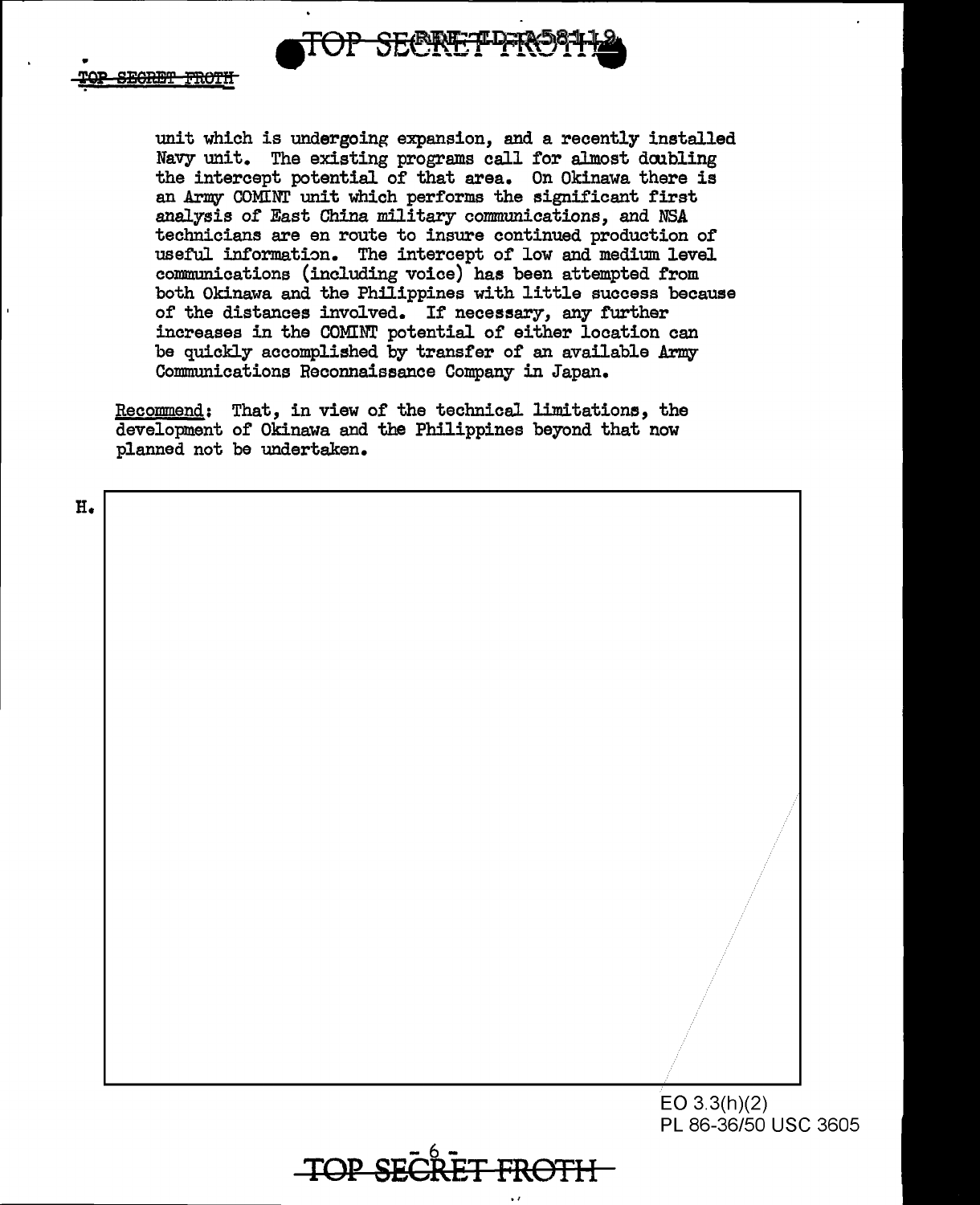![](_page_9_Picture_0.jpeg)

![](_page_9_Picture_1.jpeg)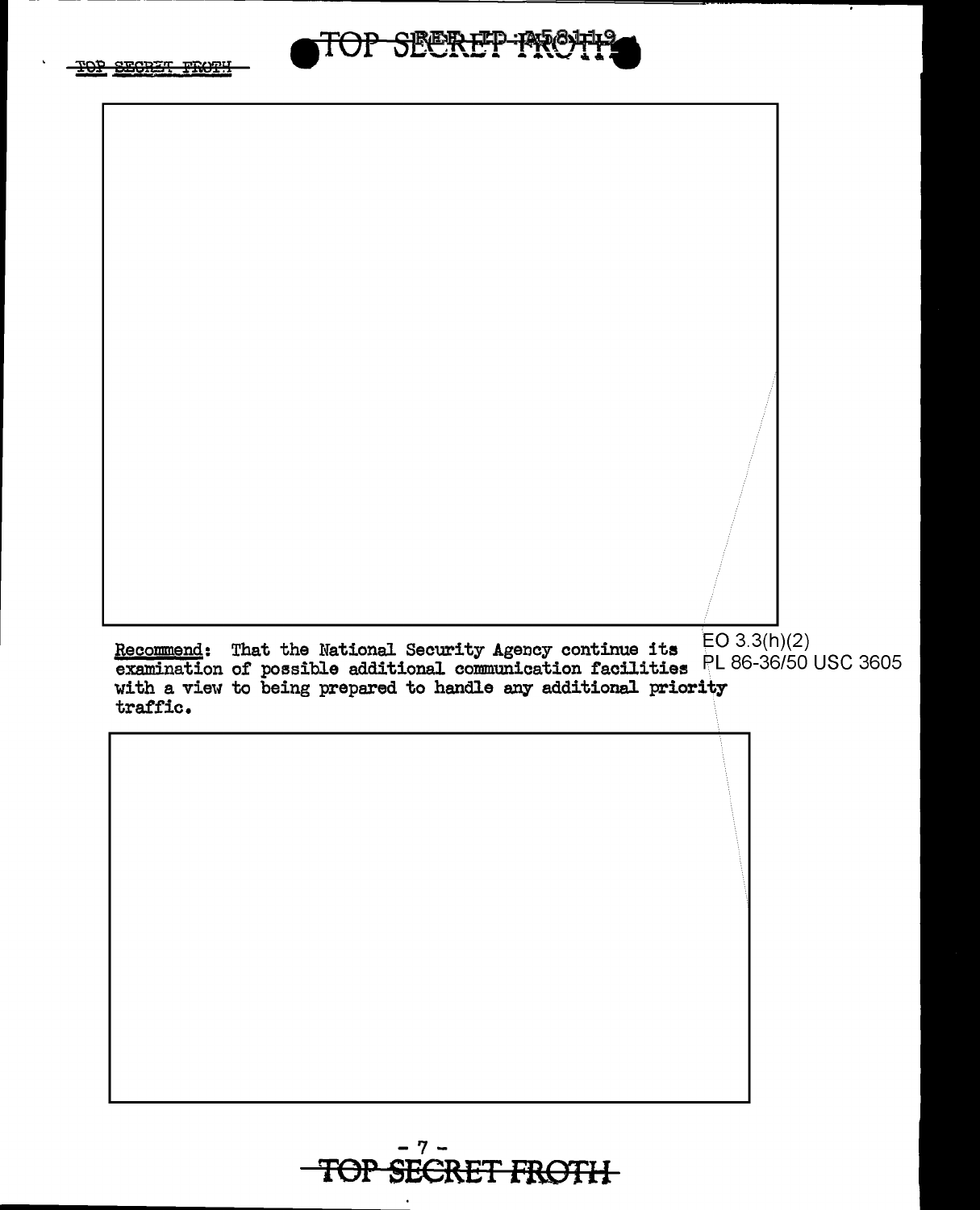![](_page_10_Picture_0.jpeg)

EO 3.3(h)(2)

![](_page_10_Picture_2.jpeg)